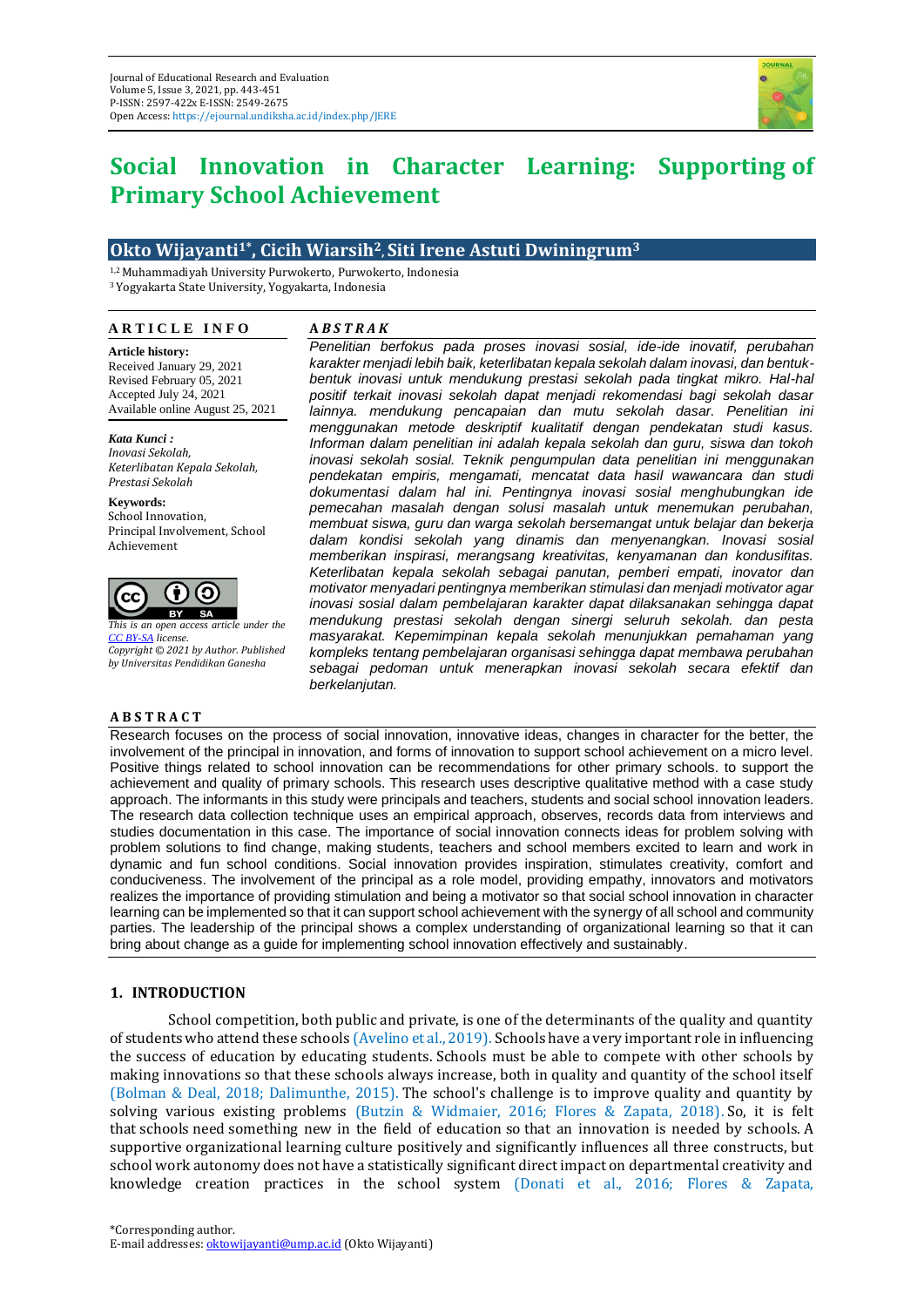2018). School which can be categorized achievement is good, it should have a responsibility and a great challenge in terms of the change initiative (Fullan, 2007; García-Buades et al., 2016). The crucial factor in the reform initiative any school is to understand the culture of the school. School culture is the key to growth and professional learning, and builds through build trust "be leaders in which decisions, actions, and relationships are made of connection moral based on the norms of the school culture". The core concept of this provides a foundation to build a positive school community in building a change or innovation, so all forms of change (innovation) must pay attention to school culture as the key to the growth of that change on the basis of building trust with leaders as wise decision makers with moral relationships in accordance with school cultural norms (Haugh & O'Carroll, 2019; Hendriana & Jacobus, 2017).

Innovation is an idea, things - things that are practical, method, manner, human, observed or perceived as a new one for a person or group (community) (Haxeltine et al., 2017). Innovation has become a topic everywhere in a discussion related to Education policy, but the concept remains fuzzy and difficult to understand in practice, so there is no single definition of novation with different characteristics from the novelty aspect of innovation (Hendriana & Jacobus, 2017; Hofman et al., 2011). Based on research and studies on school innovation models and the involvement of school principals as school innovation models to support school achievement (Hinde, 2004; Istiharoh & Indartono, 2019). Positive things related to the involvement of school principals and school innovation can be other primary school recommendations to improve primary school achievement or quality. Various studies related to social innovation are carried out around the world. The main finding of previous research regarding the meaning of social innovation at a broader level (state or macro) is its ability to stimulate reflection on new ways to shape and restructure relationships between state and society (Avelino et al., 2019). A renewable research initially resulted in a lack of research studies and literature reviews on the process of producing social innovation, with research findings with theoretical model findings from living laboratories in Operationalization of developed social innovations is considered a long-term environment for open innovation that develops in real contexts, with the perspective of management design approaches and innovation (Baran, 2020). The relevance of the findings of this research supports the implementation of social innovation as simple as implementing sustainable or long-term programs so as to strengthen open innovation that is more developed in practice (Hoogsteen, 2020; Ramos et al., 2016).

Another study criticize several studies conducted by some scholars which focus on the part of the social innovation process, but they do not describe the overall process description (Kleverbeck & Terstriep, 2017). The concept of the innovation journey is a starting point for explaining social innovation in a longterm perspective using a grounded model, with a development in understanding innovative ideas, results, actors, transactions and contexts over time as change. Thorough research can take years of literature and empirical study and development. The relationship with the above research which focuses on innovative ideas, actors and results in a micro context that is felt by primary schools. Regarding submission of ideas, social innovation requires something transformative and a collaborative approach that can be part of the solution to the problems mentioned above, propose an analytical framework and conduct a systematic literature review (Flores & Zapata, 2018). It should be underlined that an important factor in social innovation is a change that can lead to better things. Every successful innovator or social movement is successful because it has planted seeds of ideas in the minds of many people. In the long term, ideas will become more powerful than individuals or institutions (McCharen et al., 2011). The two strategies also confirm the importance of a cultural basis for social innovation, so the combination of the two main focuses in this introduction is hatred, and a strong commitment by all school members in seeking changes that may occur. However, research shows that most changes related to social innovation are not intentional (Hoppe & de Vries, 2018). Changes in this study are focused on the background of social innovation, innovative ideas, innovative processes, as a component and important long-term character learning to discuss the achievements obtained from changes in the character of students who can better be observed at the micro elementary level.

The importance of character learning in schools can be applied through continuous modeling and habituation (Hendriana & Jacobus, 2017). This opinion is reinforced by several studies that stated character learning is closely related to habits that are carried out continuously (Sayer et al., 2018; Wulandari & Kristiawan, 2017). Character education is the education of values, character, morals and character which aims to develop student abilities as an effort to provide awareness of good and bad decisions, so character learning must involve good knowledge and behavior (Kristiawan et al., 2017). So, social innovation in character learning that is obtained from the participation of students is closely related to consistency, and habituation that is carried out continuously for a period of time is monitored and evaluated provides positive opportunities for the achievement of character learning of students in schools.

This study aims to develop a social innovation concept by implementing a simple social innovation program in elementary schools. Reviewing studies related to social innovation has shown a lack of research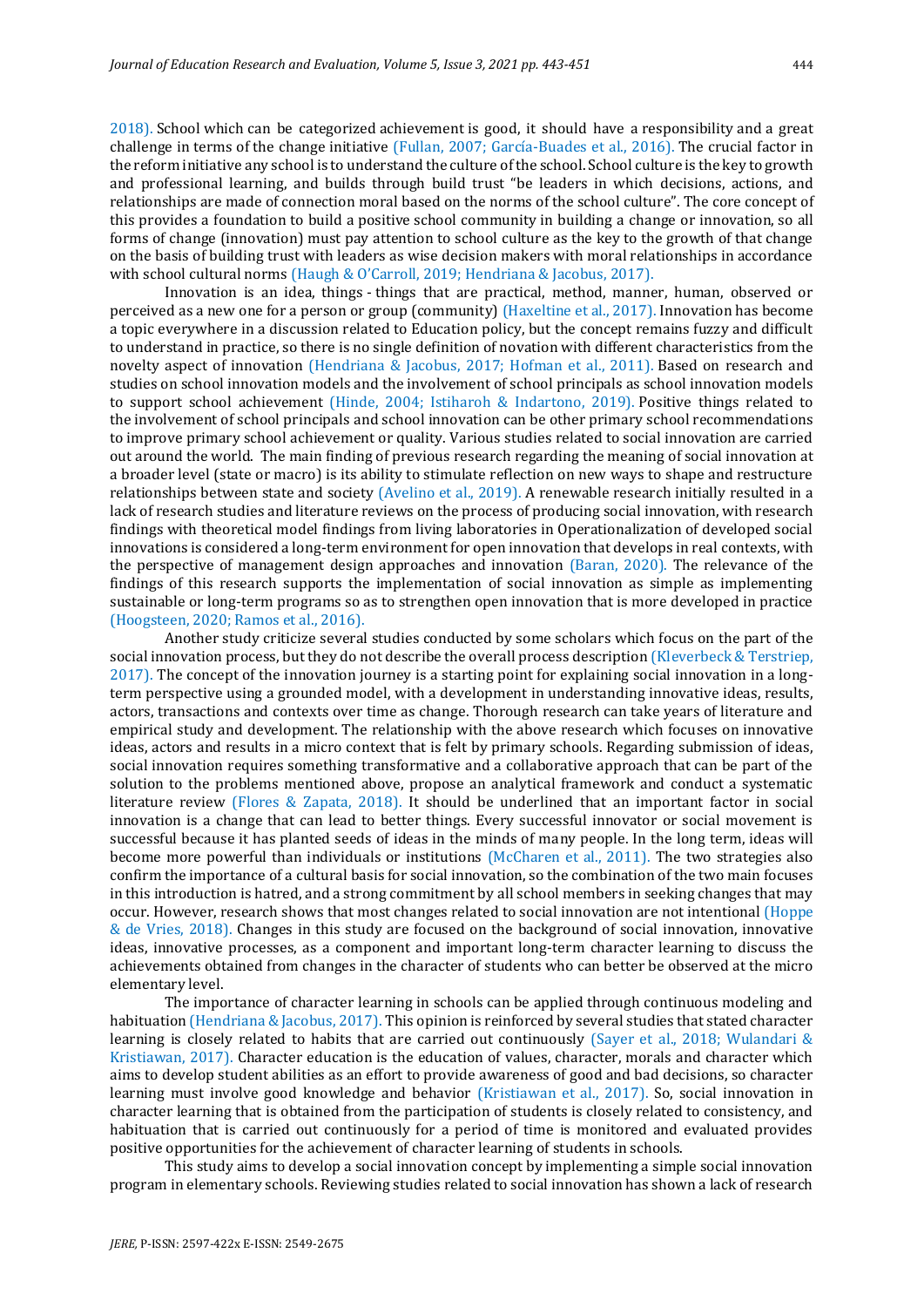studies on the application of simple social innovation for character learning of elementary school students. The analysis of current knowledge about social innovation reveals that the results of social change are not as much as their innovative solutions have an impact on changing social practices and relationship (Mildenberger et al., 2020; Pinto et al., 2021). The presence of social innovation can be motivated, one of which is an innovative process that allows new solutions to social problems (García-Buades et al., 2016; Haxeltine et al., 2017). This attention is focused on social innovation as character learning for elementary school students. Character education embedded in behavior and habits is obtained from the school environment. So the simple social innovation of elementary schools in answering and providing solutions to problems related to the less supportive characters possessed by students is slowly being improved through the school innovation program. Furthermore, a combination of narrative interview techniques, network analysis and triangulation is possible to reconstruct the innovation process from the first idea to its implementation (Butzin & Widmaier, 2016; Kleverbeck & Terstriep, 2017). This study adapting the methodology to social innovation opens up new possibilities for gathering empirical evidence: By following the creation process at the individual level, and contextually reconstructing it. So referring to this research, the first step is to collect empirical evidence, observe carefully and note the themes of social innovation.

## **2. METHODS**

This research method is a qualitative descriptive method, with a case study approach with data collection using data in the form of words, pictures, and not numbers, so that the researcher examines the data that comes from interviews, field notes, recordings, videos and photos (Miles & Huberman, 2014; Sugiyono, 2014). research also adds examples of themes discussed in qualitative research such as social control, language, stability and change, or social organization such as kinship and kinship. At the point of this qualitative descriptive study, the researcher identified various things related to SDN Pliken 2 as a school innovation model school, implementing social innovation in order to realize outstanding schools. The research site was conducted at SDN Pliken 2, Banyumas Regency, Indonesia. The choice of place or research location is because the school is an innovation model school and has implemented social innovations school. The author's interest in social innovation in public elementary schools in the learning of character which is one of the supporters of school achievement is an interesting phenomenon to study. In principle, researching is measuring social and natural phenomena. The main instrument in this study is the researcher himself.

Qualitative research conducted observations and interviews to people - who are perceived to know related to the social situation of the implementation of innovations that principals and teachers. Below is a data collection technique used in research, including: Observation or observation can be carried out by not participating (non-participant observation). Non-participant observation performs only one function, namely making observations. This observation is also carried out openly, meaning that the research conducted is known by the subject. Researchers used semi-structured interview techniques. The purpose of the researcher using the interview technique is that the answers can be expressed more freely and in depth expressed by research subjects or related informants research results from observations or interviews will be more reliable supported by photographs or written works, documents related to existing social innovations. Data analysis in this study was carried out when data collection took place, and after completing data collection within a certain period. The data analysis used in this research is the model of Miles and Huberman which suggests that the activities in qualitative data analysis are carried out interactively and continue to completion, so that the data is saturated. Data analysis used 3 stages, namely: (1) *Data Reduction; (2) Data Display; (3) Concluding/Verification.* The validity of the data in research needs to be done as an effort to test the correctness of the data results in the field so that the research results can be trusted. Mechanical validity of the data in this study using triangulation techniques and sources.

## **3. RESULT AND DISCUSSION**

#### **Results**

At first, the Pliken 2 SDN social innovation was innovated by the school principal. This idea, or ideas arose by looking at the school situation that needed to be improved or improved and needed problem solving so that several innovations implemented at SDN Pliken emerged spontaneously. Subsequently, these social innovations began to become a routine activity that was well programmed and scheduled. The implementation of the school's social innovation was initially started in 2017 with the condition of the walls that were dirty and less attractive. The principal of SDN Pliken 2 had an idea to create wall painting. Furthermore, wall painting or mural becomes the beginning of school innovation by painting murals by way of painting competitions for each room coordinated by the class teacher and the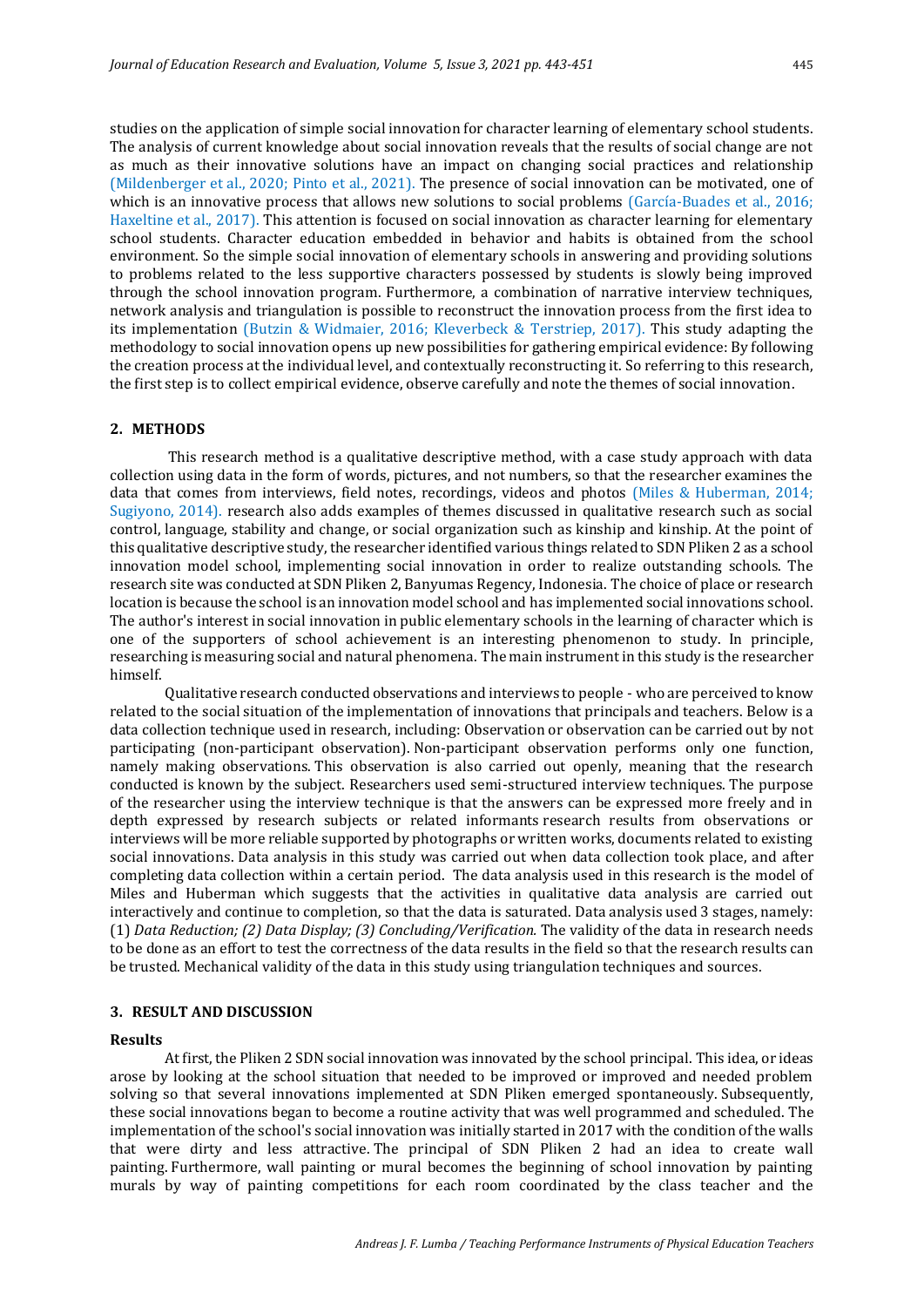students. There are 6 classes that will be taught. The next mural activity is a class competition so that creativity emerges from the class to innovate images and colours. The principal of the school became the leader in generating creativity in wall painting. Looking at long-term success, it is important that existing schools' ability to manage change and development is essential. So Innovation is essential for managing these changes and developments, and school innovation is important for student outcomes, and the implementation of school reform.

The principal gives freedom for creations and themes in wall painting. With an initial fund of five hundred thousand Rupiah, each class is only given basic colours, such as white, red, blue, yellow and green. With a measure of each colour half a glass of drinking water. With the limited colour that has been determined, it creates a challenge for class teachers and students, so that they appear creations and innovations in making good mural paintings. There was a passion for competence and competition from one class to another. This is a challenge in itself, apart from the character of competing healthily, there is an attitude of cooperation, mutual cooperation and mutual respect between the teams during the process of the mural painting. The challenge of being creative in presenting many colours for mural painting, innovative ideas emerged from the class teacher and students from grades 1 to grade 6. The activity succeeded in motivating the teacher and all students, so that the activity went viral. For the first time in 2017 the Pliken 2 public elementary school started a mural activity that involved all school residents. Supervisors, Heads of Korwilcap and Banyumas district education office are interested in disseminating the experiences of these activities. A little experience about innovation with the fact that innovative schools are open to communities and forging various partnerships.

Social Innovation at SDN Pliken 2 is carried out well thanks to the driving factor, namely the existence of sources of funds from various parties, especially parents, guardians of students, readiness to cooperate in class teams, as well as the authority and decision making of class administrators. The fast and precise Principal of SDN Pliken 2. Third, the characteristics of the organization concerned, such as the distribution of authority in decision making, a strength (regidity) for the workings of the organization concerned. The conclusion is that school innovation exists because supportive and distributed school leadership is the key to innovation success. Principal leadership on Helen M. Haugh and Maggie O'Carroll's research. (2019) have found empowerment and related emancipation about the literature review on empowerment and emancipatory social innovation in advancing the new framework that developed in the previous review. Emancipatory social innovation which is intended as a linkage in the focus of discussion in our study is the principal as a role model for social innovation as the key to the success of social innovation. SDN Pliken 2 carries out social innovations which then become a continuous and scheduled innovation program. The social innovation program is divided into 3, consisting of major innovations and distinctive innovations. The main innovations are as follows.

#### *Saberpah* **(Sweep Clean Garbage)**

Saberpah is the movement of environmental clean-up schools so they are free of organic and nonorganic garbage because of the breadth of the environment of the school, each day a lot of garbage on the foliage as well as snack packs plastic contained in the school. The objectives and benefits of Seberpah are to familiarize students with caring for the environment, to have the character of mutual cooperation and be diligent.

# *Dutjo* **(Green Ambassador)**

Dutjo is a movement to plant plants in SDN 2 Pliken by planting various kinds of plants so that they can add coolness, beauty, and beauty. teachers, and the objectives and benefits of Dutjo activities to make the school environment cool, beautiful and green. Besides that, it also familiarizes and trains environmental awareness.

# **Dutation (Sanitation Ambassador)**

Dutation is a movement for personal hygiene and school environment with activities including washing hands, brushing teeth, trimming nails, sweeping, caring for plants, mopping class floors and windows. Students who are selected as little doctors are tasked with being ambassadors for mentors and motivators for their friends to provide simple training on how to keep themselves and the environment clean. School sanitation ambassadors participated in competitions at the national level and succeeded in achieving top 3 achievements in the Sanitation competition.

#### *Gersasehgi* **(Healthy Breakfast Movement)**

This gersasehgi is the background for the social innovation of most students leaving school instead of breakfast so that it interferes with student learning. So, the school took the initiative to hold a social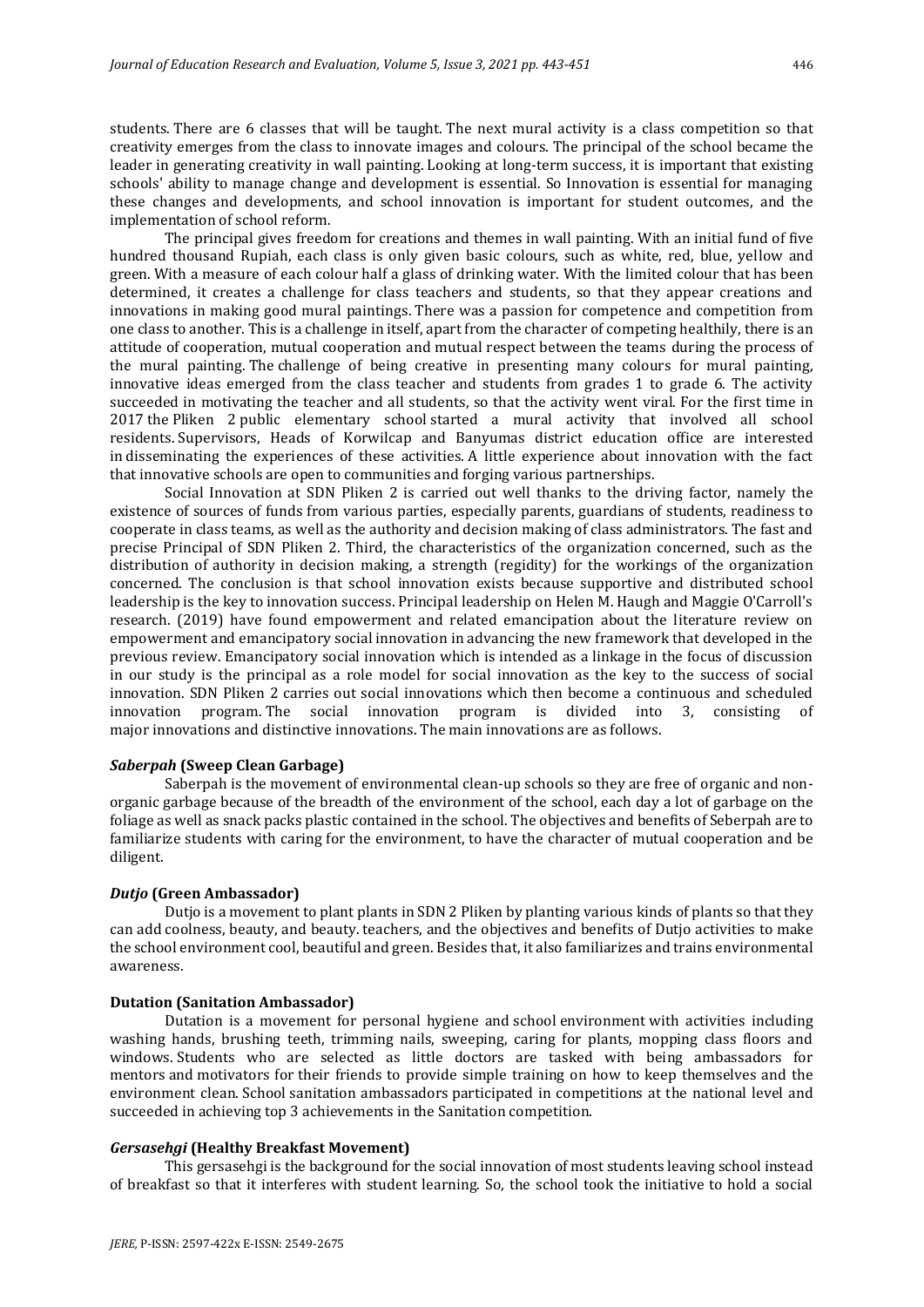innovation program for all grade one to grade 6 students by conducting socialization to bring healthy food (not instant noodles) from home. The aim of Gersasegi is to introduce healthy food, so that students who don't like to eat vegetables get used to it and like to eat vegetables. The learning of morals and character that can be learned in social innovation is that all students respect each other, do not ridicule one another, can share, are good friends, strengthen brotherhood, togetherness and do not differentiate between rich and poor and respect differences and diversity.

#### *S 3* **(Smile, Greet, Greeting)**

The purpose of implementing the greetings is to train discipline and responsibility to leave early (on time) so that students feel embarrassed if they leave late for school. In addition, the emphasis is on character learning to train each other to forgive and be harmonious in interpreting the meaning of a friendly attitude in making friends by shaking hands. By shaking hands and smiling at each other and addressing greetings, it becomes a medium for students to get to know each other.

## *Bakusi* **(Read a Book Every Day)**

Bakusi held for 15 minutes before the lesson starts. Bakusi technical activities are carried out after smiling, greeting and greeting, then queuing in front of the class and entering the class to read a book. Bakusi aims to train students to have a character who likes reading and to instil a culture of literacy. It is realized that it is important to program it because by applying fond of reading anytime and anywhere it can provide benefits for students. The habit of fond of reading by students can open horizons, increase insight, knowledge, creativity, and provide entertainment.

#### *Bardelas* **(Marching in Front of Class)**

The aim and benefit of Bardelas is to train children to be disciplined and on time before shaking hands, all students line up in front of the class in an orderly manner. Bardelas accustoms orderly and disciplined character learning. In the process of lining up in front of the class (bardelas), the teacher checks the cleanliness of nails, ears and hair once a week. Bardelas are held every day so that students accustom students to have an orderly and disciplined character.

#### *Jusiah* **(Friday Tausiah)**

The objectives and benefits of Friday Tausiah are teaching moral education and religious values, manners, deepening the knowledge of religion and things that are good for others. This learning is done to remind students to always increase their faith and laughter in God to carry out orders and stay away from God's prohibitions. The continuation of this Tausiah Friday is the implementation of Dhuhur and Duha prayers simultaneously at school.

#### *Sasihat* **(Saturday, Clean and Healthy)**

The purpose and benefits of Sasihat are to maintain health by doing morning exercise together with the habit of cleaning the environment and caring for the school yard. This program is important to be scheduled as a school social innovation program because awareness of health is important to create a healthy school and learning that runs well. Sasihat familiarizes students to always have a healthy lifestyle, including getting used to regular exercise.

# *Wakunlirid* **(Student's Guardian Visit Time)**

Wakunlirid is an extension of the time of the visit of the student guardian. The purpose and benefits of wakunlirid are to know the condition of students and their families at home and to communicate the development, problems and conditions of students to the families at home. By implementing wakunlirid, which is to facilitate communication in conveying problems experienced by students while studying at school. Wakunlirid is a form of caring character among the school's extended families as well as being an activity in establishing friendship between the school and student families. With *Wakunlirid*, learning conditions are established, and good communication is achieved between schools and students' families.

#### *Kanjusis* **(Student Honesty Canteen)**

Kanjussis's social innovation program is carried out every day. The purpose and benefits of kanji is to train students' honesty in buying goods and paying according to the price purchased and then putting the money in the payment box (self-service). The purpose of character learning in the honesty canteen program is to give students confidence and train students to have honest and responsible characters.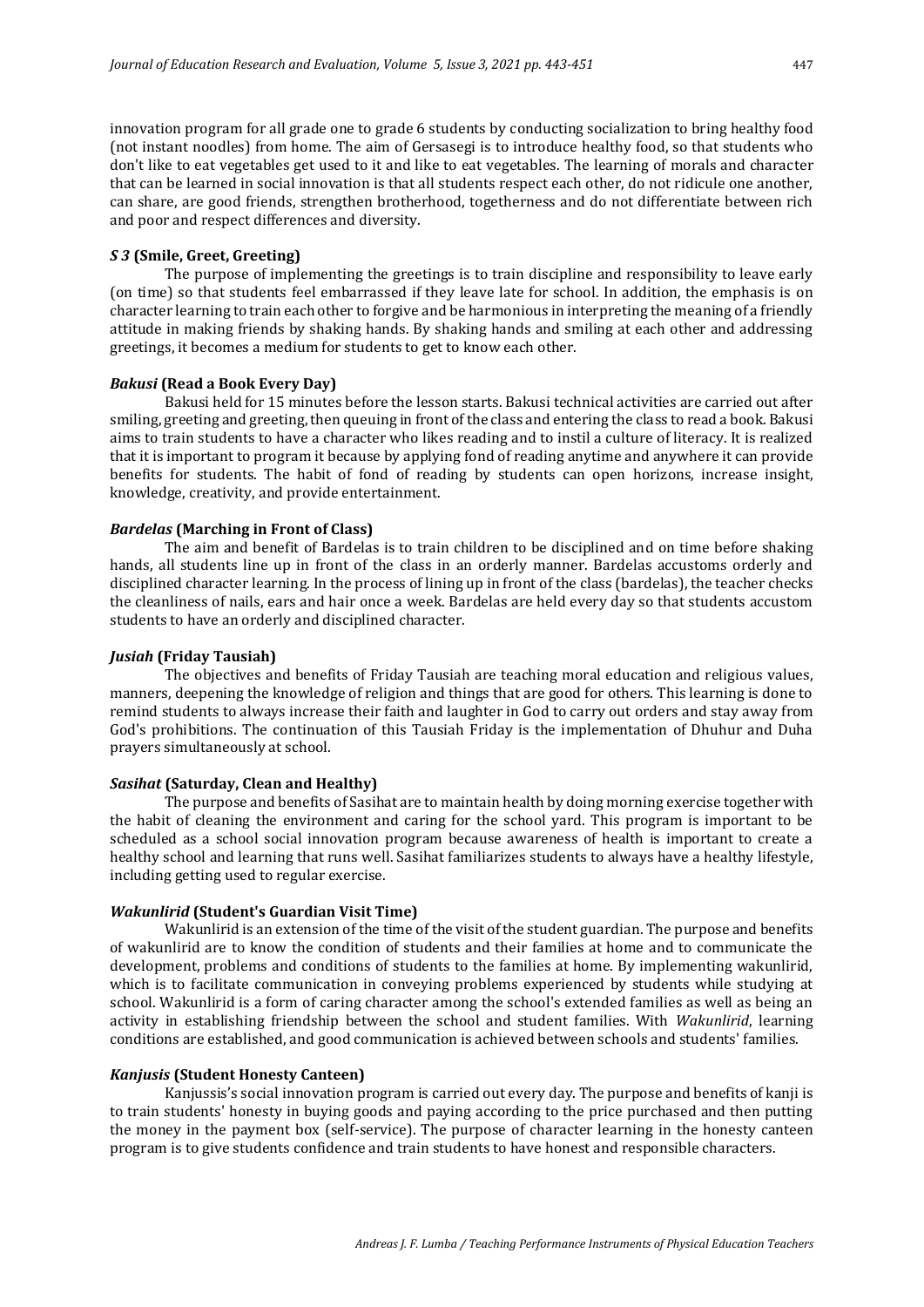#### **Discussion**

Character education that is important to apply, presents eleven basic principles of character education that are effective in supporting the successful implementation of character education (Reilly et al., 2011; Sayer et al., 2018). Furthermore, there are three important components in building character education that are implemented in social innovation at the elementary school level, namely moral knowledge, feelings about morals and acting on morals. The morals built in this school innovation are implemented in action with an understanding of good character that must be understood, realized and carried out with the manifestation of actions by students, such as learning the character of discipline, religion, respect, cooperation, discipline, honesty, harmony, work hard, respect, competition, friendly, respectful and care for the environment. Some of the social innovations that have been compiled develop in the field. Development sees experiences that arise after the process is running. There are various forms of transformation of social innovation as character learning. Transformative social innovation is seen as a process that involves changing social relationships, the emergence and dissemination of new knowledge and new practices. As a result, transformative change can then arise due to co-evolutionary interactions that lead to the emergence of something innovative developing in the field (Avelino et al., 2019; Haxeltine et al., 2017).

This article discusses the main contributions to social innovation activity programs at the micro level of the elementary school, and the involvement of school citizens is analyzed. Therefore, the discussion is inspired by the process of social innovation and character learning. Then there are key elements that characterize the success of social innovation, namely ideas, change and action. School innovation aims to answer social challenges and needs and contribute to sustainable development (Mildenberger et al., 2020). So that social innovation that is implemented into the research results program is structured to implement character learning in social innovation programs in elementary schools. Studies on the promotion, sustainable, and implementation of wider social innovation in several countries have been conducted by several studies (Backhaus et al., 2017; García-Buades et al., 2016; Yee et al., 2019). The implementation of social innovation in our research is analyzed at one of the state schools that have implemented social innovation in the form of social innovation activities to address student character problems. Innovative forms of Pliken 2 public elementary school in managing students can be seen in various social school innovation programs which are carried out on a scheduled and measured basis with the existence of reports and evaluations of each class's activities, with the class teacher as the person in charge of reporting all school innovation activities to the principal. The involvement of the head of the school in managing school personnel by assigning duties and responsibilities to each class teacher to be responsible according to the division of duties likewise with curriculum management. The 2013 curriculum has been implemented for grades one to six with a clear discussion of planning, implementation monitoring and evaluation in each class. Curriculum management evaluation conducted by headmaster every single week by noting the constraints experienced, to discuss the solution of the problem (Walker, 2020).

This leadership is initiated by the work of the principal as an individual who wants a change in the micro-condition of the school regarding the character of his students which needs to be learned and reorganized through social innovation programs. The innovation process develops from various stages into complexes such as the program, The school's innovation program is tested and then evaluated for each additional stage of the program (Adams et al., 2020; Ekundayo, 2018). Innovations begin to adapt, adjust to the various experiences that shelter them. The key role of the principal is to put aside personal interests, educate the interests of many people by risking the time spent in school so as to be able to transmit a change in the view of innovation to people in the school environment, including parents, guardians of students, committees, and co-workers.

The results of previous study show that the innovative school climate positively affects teacher knowledge sharing and job involvement and influences the outcome variables, teacher knowledge creation practices with the discovery of two proposed behavioral factors that act as a mediator linking the school innovation climate with teacher knowledge creation (Mildenberger et al., 2020; Nogueira et al., 2019). The link between the results in this study is that social innovation creates a conducive environment, resulting in an innovative school climate. School culture that is implemented through social innovation leads to the involvement of various parties, including principals, teachers, students and all school members, including committees and parents, guardians of students. Findings in the form of involvement that contribute ideas, thoughts that are actualized in action can be said to be a mediator or a facility that can influence behavior to achieve performance. The performance and exemplary of the principal is a driver of teacher knowledge and creativity. Sometimes the teacher's creativity appears spontaneously because he wants a change for the better. The focus of this change is on social innovation as character learning. Social innovation that is focused on character learning to overcome social problems related to the character of students is compiled in an activity program as a sustainable social practice, this is supported by the findings of research that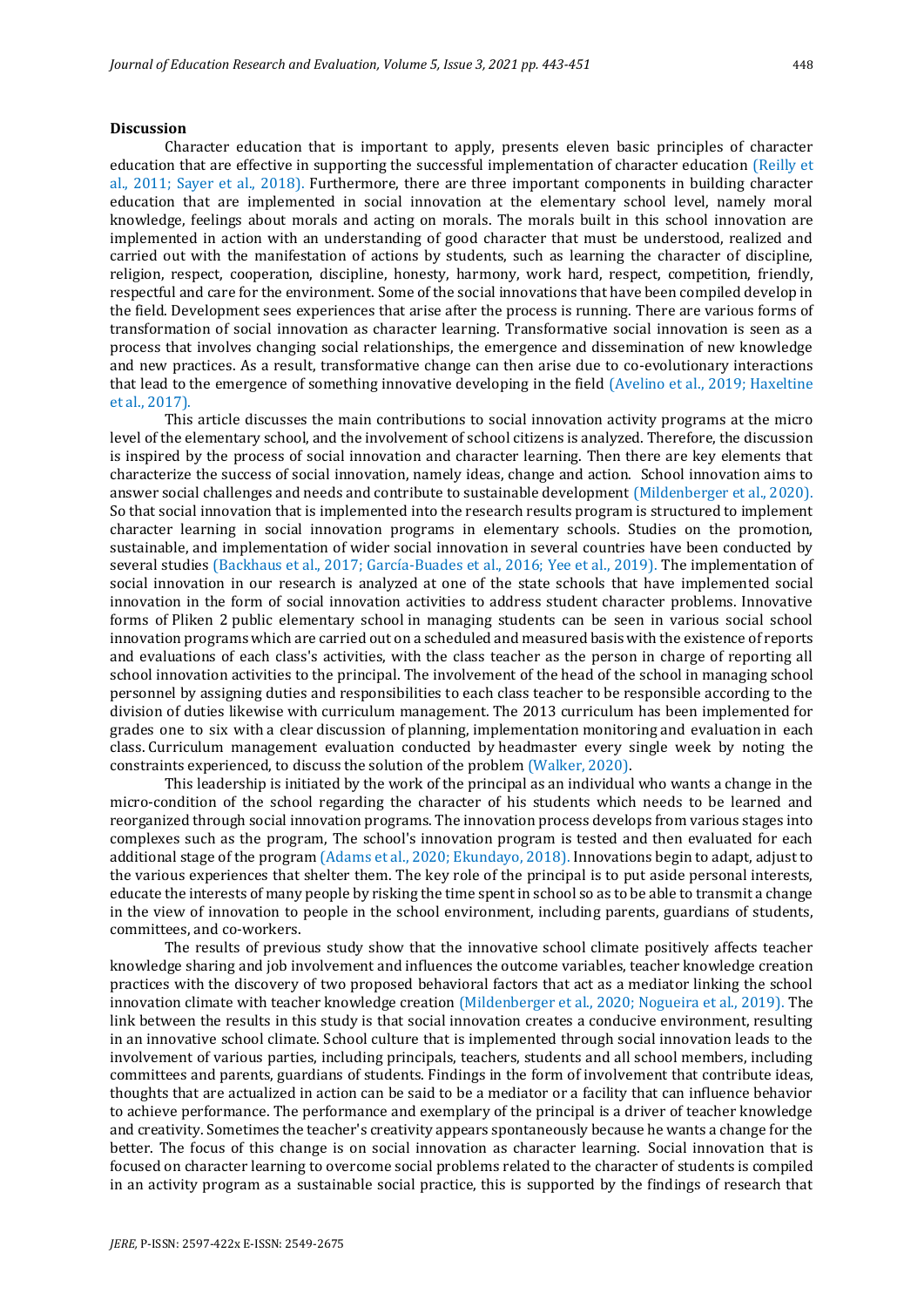institutionalized activities affect social change, namely significantly meeting social needs. which reduces social problems (Hofman et al., 2011; Hoogsteen, 2020).

School innovation which then experiences a movement called the dynamics of social innovation is at a micro level that is integrated in character learning which is applied every day, gradually, develops and adapts to fix weaknesses, based on experience so that character learning is included in a fun school innovation program. Although there is no previous research that focuses on social innovation that integrates character learning. Based on analytical data related to school achievement, in fact it has a positive impact on improving school and student achievement. The achievements of SDN Pliken 2 were achieved by implementing the innovation program by finally winning the innovation programs such as green ambassador and sanitation ambassador. Involvement head of school in the organization by means of establishing communications official kinship not provide a significant impact to build comfort working environment. So it can be concluded that implementing school social innovation has an impact on positive change which is manifested in character learning through programmatic activities carried out in a sustainable manner with clarity and measurement of success. School social innovation that has been implemented properly provides support for character learning, so that school achievements, especially schools become champions of sanitation ambassadors and green ambassadors for two consecutive years at the district level and continued with national champions.

The study concluded that role principals in managing innovation in public secondary schools in five regions the government area in the state of Kogi is vital as a content, process initiator, mediator and squashier has been done on study Principal's Management of Disruptive Innovations In five Local Government Areas of Kogi State Nigeria (Ekundayo, 2018)**.** The task of achieving the principal's involvement as a role model requires that Principals are involved in various types of managerial activities such as rational decisions create, plan, coordinate, and evaluate school programs and activities, relating to school residents and the community around the school. The principal is a role model and has a policy in leading elementary schools. Primary school, innovation, and the involvement of school principals in implementing school innovation as supporting school achievement are variables that mutually influence. The example of the principal is shown in the kinship leadership style instead of official by thinking that his subordinates (teachers) are a team and ease the kinship by placing empathy for him. Will create a comfortable and family atmosphere. All problems are solved together with openness in thinking about solutions to problems. Research findings related to the principle or commitment of the principal that all problems are solved together with openness in thinking about problem solutions in a kinship way, views the work team as a kinship, kinship and friendship relationship.

# **4. CONCLUSION**

Analysis related to efforts to change something for the better, different views, innovative insight concepts, innovative ideas that develop along with experiences that arise with adaptation to change, the contribution of people who spur the accumulation of social innovation dynamics that develop in more innovation programs social. Again, innovation is dynamic change with the involvement of role models. The principal as a role model gives effective results the principal continues to work to help supervise the teacher staff, continuously fosters family relationships by placing empathy in the relationship between school members, parents and the school committee. The insight of an effective principal is always an example, initiating concrete action, linking his ideas into a commitment to empowering resources, building family relationships with the wider community, and long-term goals with a clear evaluation of developing a program taking into account existing resources. These results outline the importance of social processes for stimulating innovation in Teams. How important is the social process as a force in the course of innovation. Complex with more complex social innovation goals. School social innovations that have been implemented well by school principals, teachers, students and parents, the committee, as well as all supporters of the school innovation program provide support for character learning, so that school achievements, especially schools become champions of sanitation and green ambassadors. There are many achievements that have been achieved by elementary schools so that there is a need for activities to maximize the news or reportage of school and school social innovation activities on social media, on the web or blog so that they can increase publicity and strengthen character learning, as well as attract student interest in applying to school. which corresponds to social innovation as its main attraction. Regardless of the findings, understanding the relationship of how to implement innovation, involvement and support from various parties, influencing school culture and encouraging the process of continuous improvement by utilizing a comfortable, conducive work environment resulting in professional learning that directly impacts the achievement of school achievement.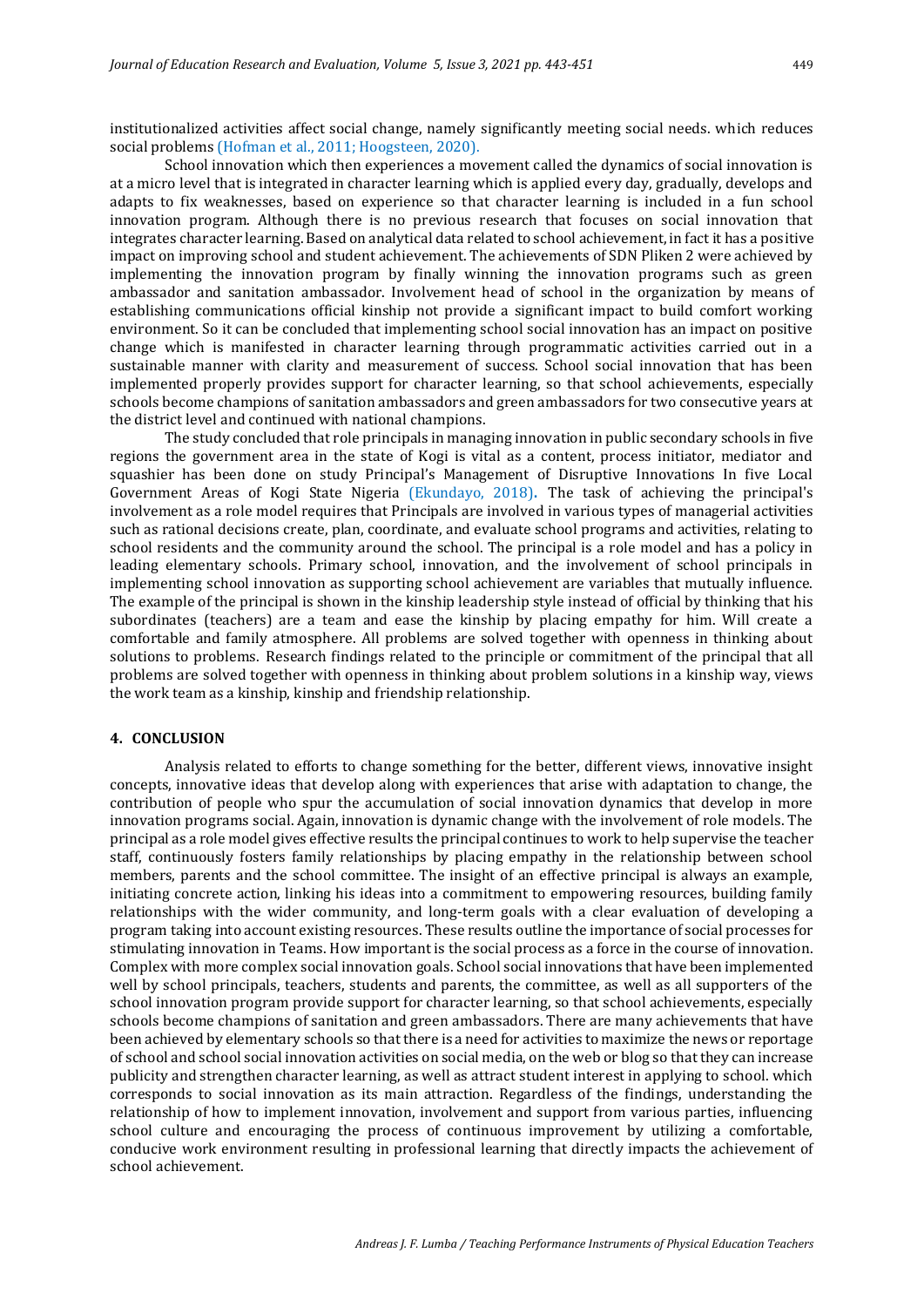#### **5. REFERENCES**

- Adams, K., Lumb, A., Tapp, J., & Paige, R. (2020). Whole child, whole teacher: leadership for flourishing primary schools. *Education*, *48*(7), 861–874. https://doi.org/10.1080/03004279.2019.1666419.
- Avelino, F., Wittmayer, J. M., Pel, B., Weaver, P., Dumitru, A., Haxeltine, A., Kemp, R., Jørgensen, M. S., Bauler, T., Ruijsink, S., & O'Riordan, T. (2019). Transformative social innovation and (dis) empowerment. *Technological Forecasting and Social Change*, *145*, 195–206. https://doi.org/10.1016/j.techfore.2017.05.002.
- Backhaus, J., Genus, A., & Wittmayer, J. M. (2017). *Introduction: the nexus of social innovation, sustainable consumption and societal transformation*. Routledge.
- Baran, G. (2020). Social Innovation Living Labs as Platforms to Co-design Social Innovations. *Journal of Intercultural Management*, *12*(1), 36–57. https://www.ceeol.com/search/articledetail?id=846221.
- Bolman, L. G., & Deal, T. E. (2018). *Reframing the path to school leadership: A guide for teachers and principals*. Corwin Press.
- Butzin, A., & Widmaier, B. (2016). Exploring territorial knowledge dynamics through innovation biographies. *Regional Studies*, *50*(2), 220–232. https://doi.org/10.1080/00343404.2014.1001353.
- Dalimunthe, R. A. A. (2015). Strategi dan implementasi pelaksanaan pendidikan karakter di SMP N 9 Yogyakarta. *Jurnal Pendidikan Karakter*, *1*, 102–111. https://journal.uny.ac.id/index.php/jpka/article/view/8616.
- Donati, S., Zappalá, S., & González-Romá, V. (2016). The influence of friendship and communication network density on individual innovative behaviors: A multilevel study. *European Journal of Work and Organizational Psychology*, *25*, 583–596. https://doi.org/10.1080/1359432X.2016.1179285.
- Ekundayo, J. (2018). Principal's Management of Disruptive Innovations In five Local Government Areas of Kogi State Nigeria. *European Journal of Human Resource Management Studies*, *2*(1). https://doi.org/10.5281/zenodo.1346360.
- Flores, M. L. S., & Zapata, Á. R. P. (2018). Social innovation: a social shared competence. *Education in the Knowledge Society (EKS)*, *19*(2), 47–62. https://revistas.usal.es/index.php/eks/article/view/17864.
- Fullan, M. (2007). *The New Meaning of Educational Change* (4th ed.). Teachers College Press.
- García-Buades, E., Martínez-Tur, V., Ortiz-Bonnín, S., & Peiró, J. M. (2016). Engaged teams deliver better service performance in innovation climates. *European Journal of Work and Organizational Psychology*, *25*(4), 597–612. https://doi.org/10.1080/1359432X.2016.1171752.
- Haugh, H. M., & O'Carroll, M. (2019). Empowerment, social innovation and social change. In *Handbook of Inclusive Innovation*. https://doi.org/10.4337/9781786436016.
- Haxeltine, A., Pel, B., Wittmayer, J., Dumitru, A., Kemp, R., & Avelino, F. (2017). Building a middle-range theory of Transformative Social Innovation: Theoretical pitfalls and methodological responses. *European Public & Social Innovation Review*, *2*(1), 59–77. https://doi.org/10.31637/epsir.17-1.5.
- Hendriana, E. C., & Jacobus, A. (2017). Implementasi pendidikan karakter di sekolah melalui keteladanan dan pembiasaan. *JPDI (Jurnal Pendidikan Dasar Indonesia)*, *1*(2), 25–29. https://journal.stkipsingkawang.ac.id/index.php/JPDI/article/view/262.
- Hinde, E. R. (2004). School culture and change: An examination of the effects of school culture on the process of change. *Essays in Education*, *12*(3), 1–12. http://www.learningforwardpa.org/uploads/2/0/8/5/20859956/school\_culture\_and\_change.pd f.
- Hofman, R. H., Jansen, E., & Spijkerboer, A. (2011). Innovations: Perceptions of Teachers and School Leaders on Bottlenecks and Outcomes. *Education as Change*, *15*, 149–160. https://doi.org/10.1080/16823206. 2011.573799.
- Hoogsteen, T. J. (2020). Personal Leadership Resources as Mediator of Context and Leadership Practice: A Review and Conceptual Analysis. *Advances in Social Sciences Research Journal*, *7*(4), 24–34. https://pdfs.semanticscholar.org/34de/454c9b86a109f4f3bfb4990634975c90cac7.pdf.
- Hoppe, T., & de Vries, G. (2018). Social Innovation and the Energy Transition. *Sustainability*, *11*(1). https://www.narcis.nl/publication/RecordID/oai:tudelft.nl:uuid%3Afc802d74-495f-48e7-a1b2 cb67b2dce6a2.
- Istiharoh, M., & Indartono, S. (2019). Learning Innovation for Character Education in Global Era: Methods and Assessments. *International Conference on Social Science and Character Educations (ICoSSCE 2018) and International Conference on Social Studies, Moral, and Character Education (ICSMC 2018)*, 272–279.
- Kleverbeck, M., & Terstriep, J. (2017). Analysing the social innovation process–the methodology of social